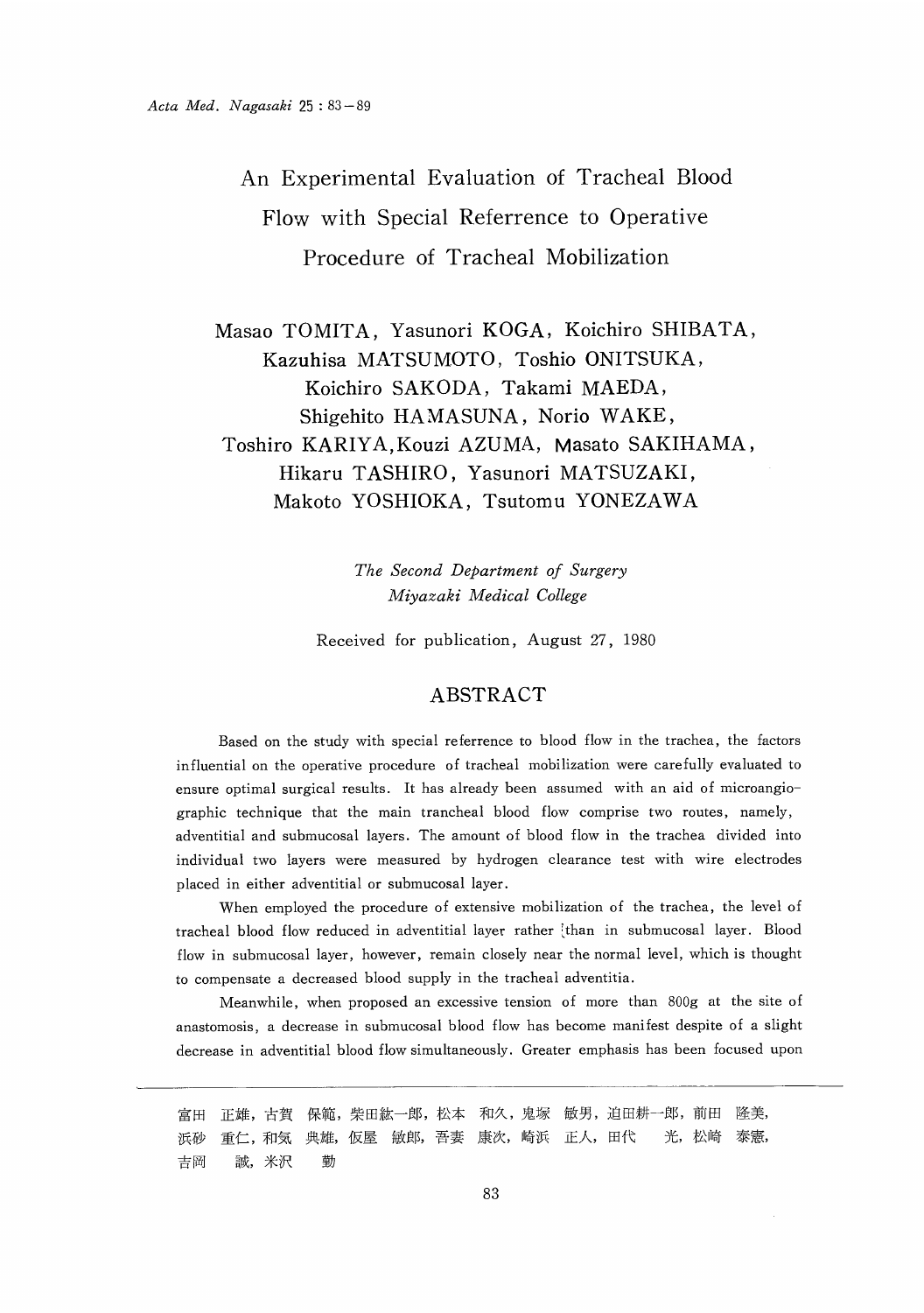a limitation of tension imposed on approximation of bronchial stump after segmental resection of the trachea.

It seems worthwhile to document from this study that the degree of inherent tension to anastomosis should be eliminated as low as 800g to allow minimal risk of catastrophic complications related to anastomosis technique.

The procedure of tracheal mobilization, whenever feasible, is considered best suited for management of a regularly and safely operative method of tracheobronchial reconstruction to allow the satisfactory anastomotic healing and to permit more extensively segmental resection of the trachea without a hiderance of blood supply into the trachea.

## INTRODUCTION

The tracheobronchial reconstructive procedures were widely accepted and were attempted to the enlargement of its indication to relieve the respiratory distress with advances of safety respiratory care perioperatively and the improvement of surgical techniques. It, however, has some limitations with regard to the resectable extent of the trachea and the bronchus. Since no ideal tracheal substitute is reported to date, it is difficult to determine as large an extent to be resected as possible recostructed without further troubles. It is considered to be 6.6 cm in length with the technique of end to end anastomosis combined with a procedure of tracheal mobilization'). Even after an extended resection of 6.6 cm, the tracheal reconstruction requires the meticulous and complicated maneuver which is necessitating either end to end or end to side anastomosis. Needless to say, it has restrict to its safety clinical application.

The surgical procedures of mobilization of throughout the trachea permit as long an extended resection of the trachea as possible. The safe limitation for the extent of tracheal resection is reported as a 60 % of tracheal length<sup>2</sup> or 58 %<sup>3</sup>). The injury of bronchial artery which is draining into lateral wall of the trachea, furthermore, should be avoided<sup>4)</sup> and gentle manarement for the trachea is needed in prevention from surgical insult of trancheal membranous portion<sup>5)</sup>.

A trial of enlarged surgical indication for tracheal resection requires an extended tracheal mobilization, whereas, it is better not to violate tracheal wall in anastomotic site. The aim of this study is to certify the operative efficacy of tracheal mobilization to enlarge the extent of tracheal resection concerning about blood flow in the tracheal wall.

## MATERIAL AND METHOD

Thirty six mongorel dogs weighing from 10kg to 15 kg body weight were subjected to this study. Each animals were anesthetized and systemic blood pressuse were measused with cannula placed ino the femoral artery to exclude an influence of hypotension below 100 mmHg. The right thoracotomy was carried out at fourth intercostal space and the entire trachea was exposed under division of the azygos vein.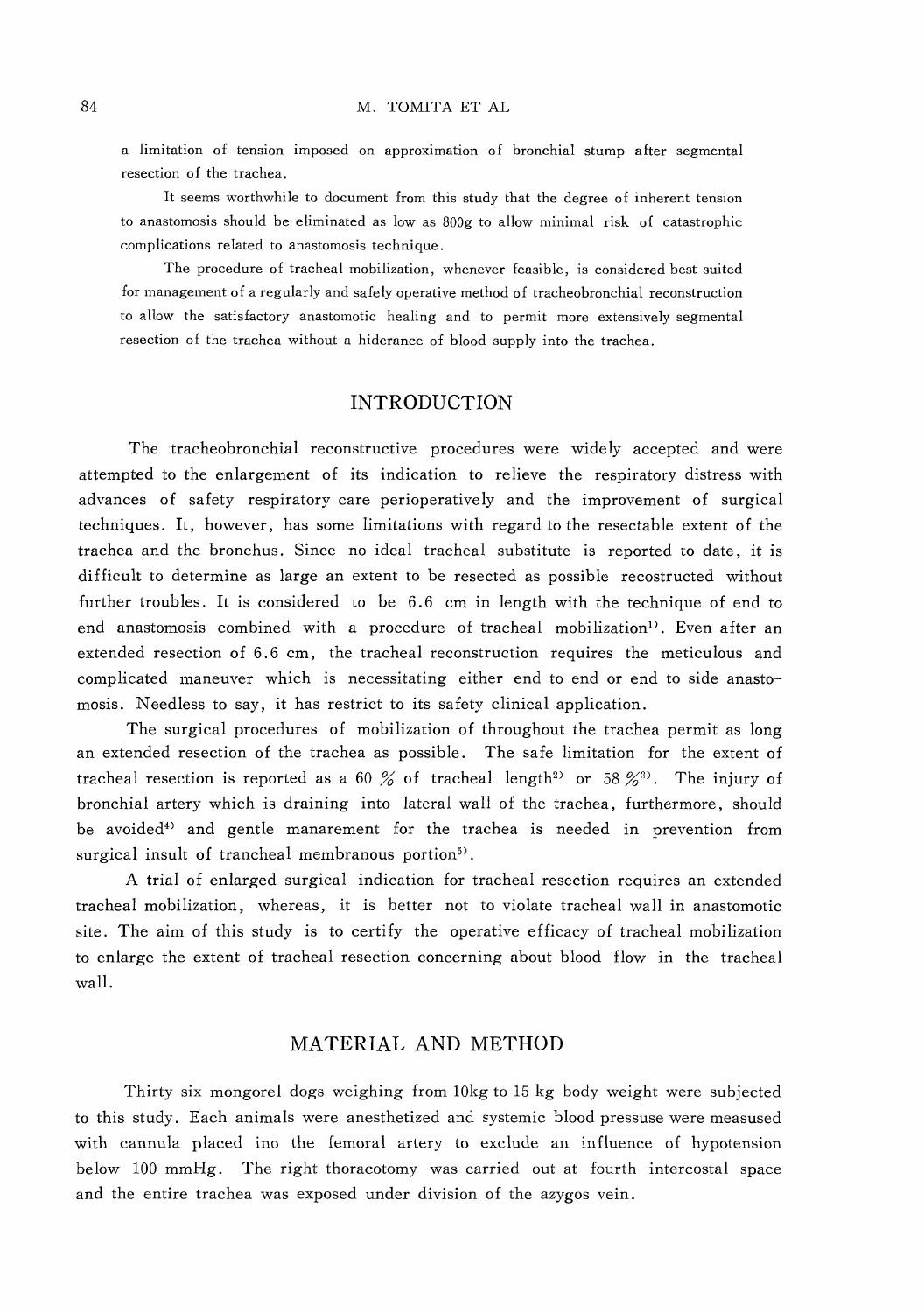#### 1980 TRACHEAL BLOOD FLOW ASSOCIATED WITH TRACHEAL MOBILIZATION

 The blood flow in either outer (the adventitia) or inner (the submucosa) layer of the trachea were measured by means of hydrogen clearance method with UH meter, PHG 201, Unique Medical Co., LTD. Inspiratory hyrogen concentration is adjusted into as low as 5 % and hydrogen clearance curve are delineated under successive 3 minutes inhalation. Tissue blood flow of the trachea was calculated as following formula,  $F=-\frac{69.3}{T^{1/2}}$ , where, F: Blood flow in ml/min/100g, T: Time in minute from initial hydrogen concentration level to half of it by hydrogen clearance, which equals in every intervals.

 A consecutive 36 dogs were submitted to evaluate an influenced factors on blood flow of the trachea, especially concerning either the procedure of tracheal mobilization or the degree of tension imposed on the trachea. The measurement of blood flow was made after completion of this procedure for the entire trachea. The modality of this procedure comprise a separation of the pulmonary ligament and an opening the pericardium surrounding the pulmonary hilus and also a dissection of the trachea at inside of tracheal sheath quoted by Sarrazin.

In addition, the changes of blood flow were evaluated in terms of the degree of tension on the tracheal wall after segmental resection of the trachea. The degree of tension at edges of the trachea vary from 400g to 1200g, which are measured with use of spring scale by means of jointing together the separated edges of the trachea after resection of the trachea from 3 cartilages to 8 cartilages in length.

### RESULT

Blood flow in inner and outer layer of tracheal wall were respectively calculated as an average of 68 ml/min/100g and 83 ml/min/100g by hydrogen clearance method. In normal trachea, the blood flow in outer layer is pronounced rather than that in inner layer as indicated in Fig. 1. By the procedure of tracheal mobilization, the values of blood flow on tracheal wall more or less decreased, mainly from 83 ml/min/100g to 44 ml/min/100g with an average of decrease of  $48.2\%$  in outer layer and from  $68 \text{ ml/min}$ / 100g to 52.2 ml/min/100g with an average of decrease of 22.7 % in inner layer respectively. The blood flow in inner layer of the trachea was dominant rather than in outer layer after completion of tracheal mobilization.

In attempt to certify whether blood supply may be well enough to permit an excellent healing in tracheal anastomosis after this procedure, the blood flow was measured in outer and inner layers of tracheal wall respectively. It showed 43 ml/min/ 100g in outer layer and 49.4 ml/min/100g in inner layer as shown in Fig 2, in contrast to 68 ml/min/100g in outer layer and 60 ml/min/100g in inner layer respectively prior to procedure of tracheal mobilization. It is of interest to note that the level of blood flow in submucosal layer was not responsible for procedure of tracheal mobilization whereas there was notably reduction of blood flow in adventitial layer.

The relationship between tensile strength against tracheal wall and blood flow in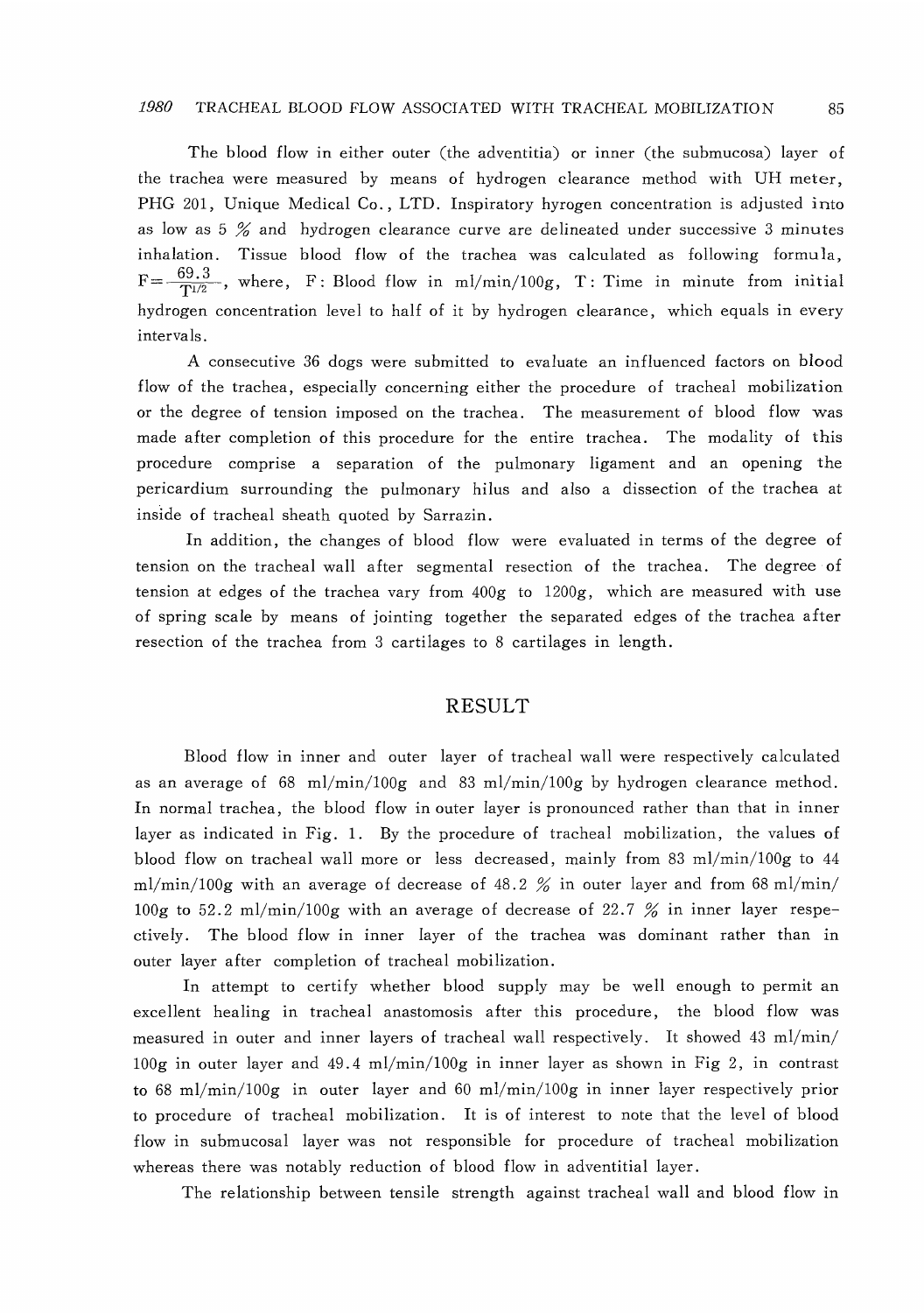

tracheal wall, furthermore, were experimentally evaluated. The tensile strength of the trachea was measured with use of spring scales placed on both proximal or distal edges

of the trachea after segmental resection of the trachea as jointed together each other.

The changes of blood flow in trancheal wall for tension added the tracheal edges were almost the same in either proximal or distal trachea within as much as 800g of tensile strength. Meanwhile, the values of tracheal blood flow decreased when an additional tension to the tracheal edge exceeded 800g as shown in Fig 3. The decreased patterns of blood flow in submucosal layer, moreover, had become manifest rather than those in adventitial layer. When the level of tension on tracheal edge reached as much as 1200g, blood flow in adventitial layer showed an average of 41.2 ml/min/100g as compared to those in adventitial layer which revealed a significant reduction with an average of 32.6 ml/min/100g as indicated in Fig 3.

In order to assess definitely whether a procedure of tracheal mobilization was strongly responsible for changes of blood flow in the site of anastomosis, the measurement of blood flow after procedure of tracheal mobilization was scheduled at 1 cm apart from anastomotic site as compared to those of anastomosis alone.

As indicated in Fig 4, a procedure of tracheal mobilization leads to reduced blood flow in adventitia of the trachea. whereas the level of blood flow in the tracheal submucosa remains almost constancy. From this observation, it has been proved that blood flow in the trachea does not changed obviously by a procedure of tracheal mobilization in the face of a decrease of blood flow in outer layer of the trachea and it would seem wise to recommend that this procedure should be applied to relieve tension at the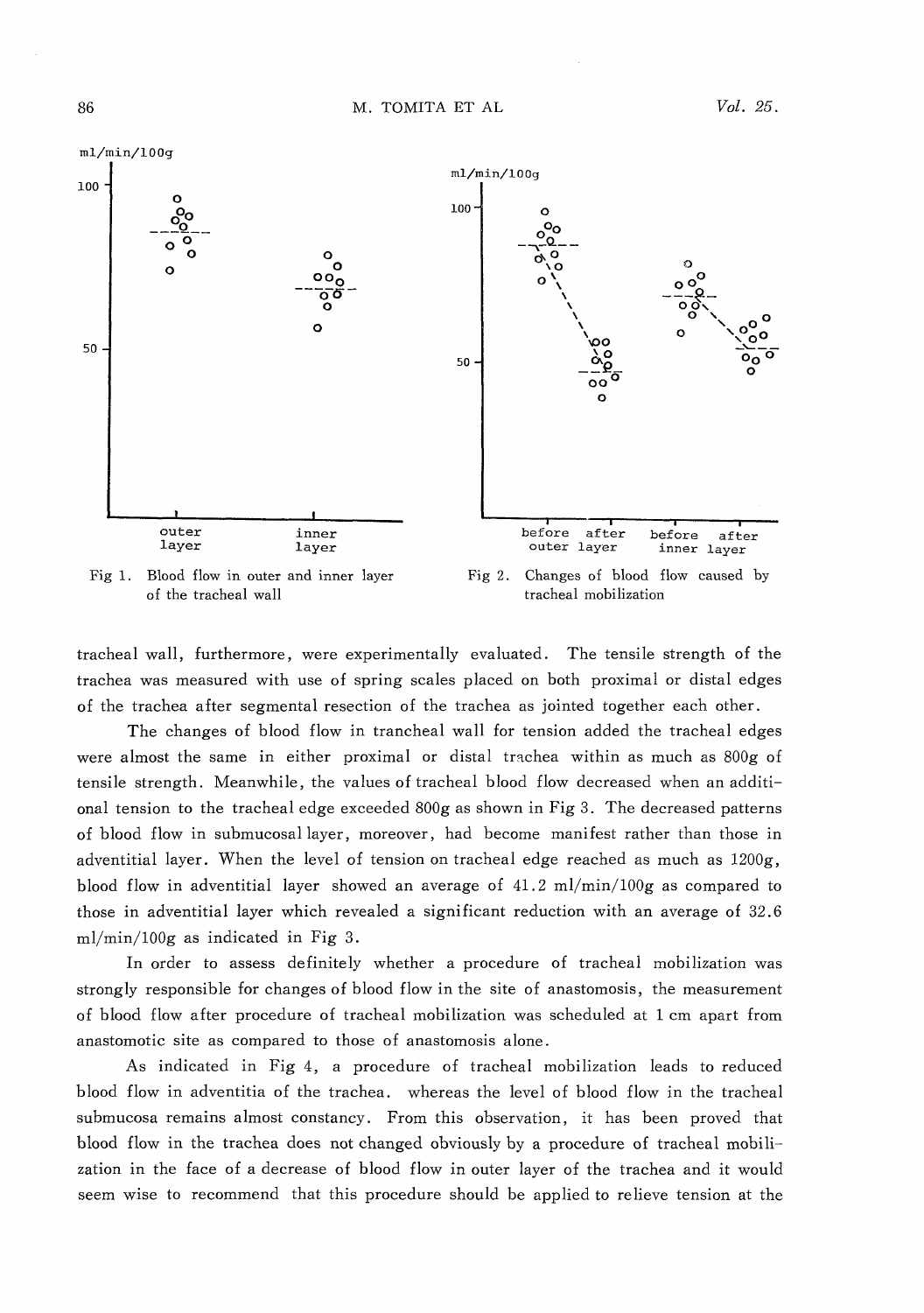

tension against approximation of distal and proximal tracheal ends

apart from anastomotic site either with or without mobilization

site of anastomois aside from a fear of slightly induced impairement of blood supply. It is proved that potential hazard caused by tension after an extensive resection of the trachea can be minimized with a proced-

ure of tracheal mobilization.

It must be assumed that tension in tracheal anastomosis tends to restrict to an appropriate healing while it leads to considerably decline of blood flow. A resection of the trachea within 3 cartilages in length showed a minimal tension of less than 600g in anastomotic site, whereas resection of the trachea beyond 5 cartilages in length results in an excessive tension of more than 1200g which may be not well enough to allow satisfactory healing in anastomosis as shown in Fig 5.

It is also confirmed that when employed the operative procedure of tracheal mobilization, it is able to afford the resection of 6 cartilages of the trachea



Fig 5. Relationship between the degree of tracheal defect and tension in anastomotic site with or without tracheal mobilization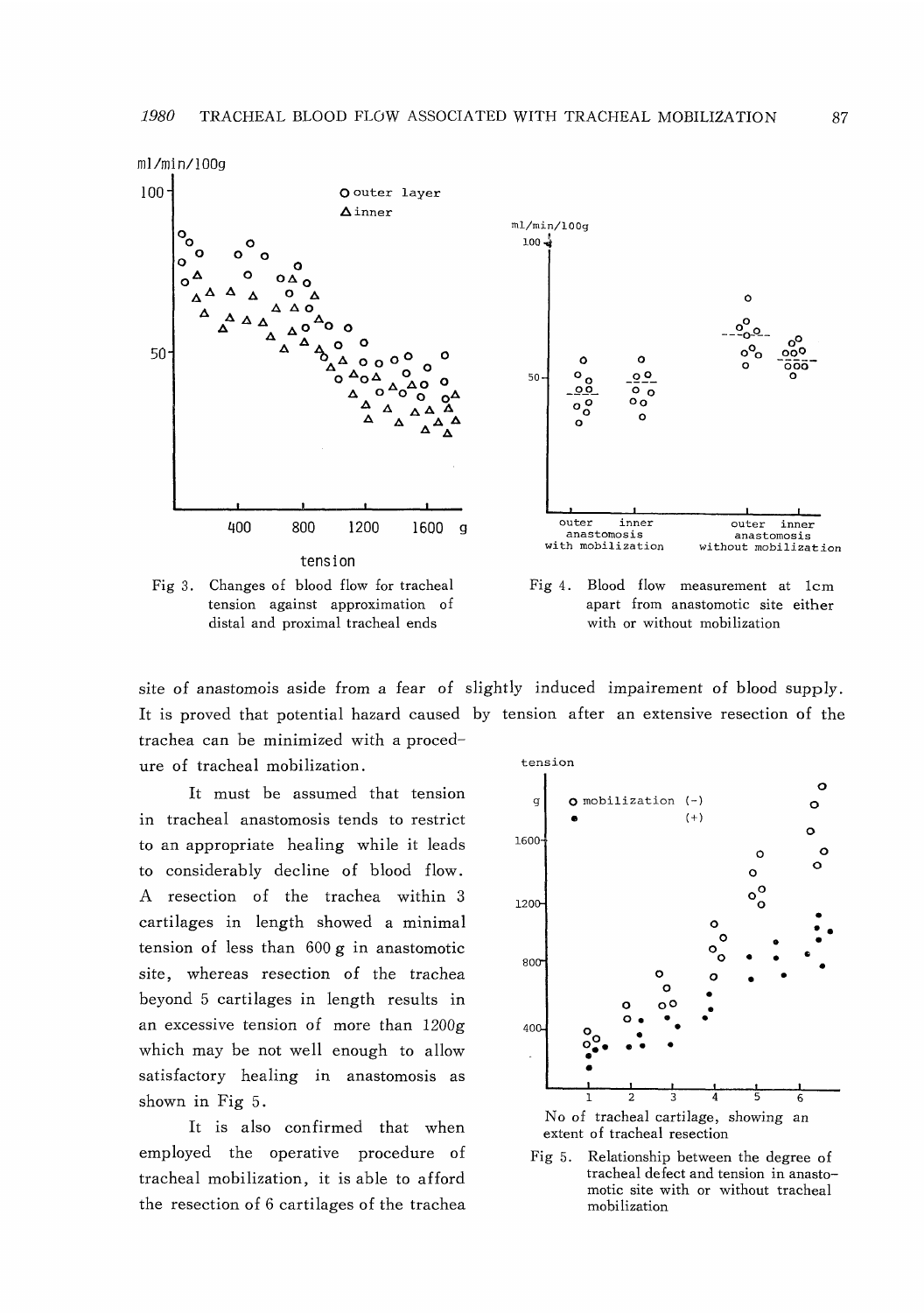within 800g tension.

### DISCUSSION

Most of techical problems in regard to tracheal and bronchial reconstruction have not infrequently been reported to date. It is no doubt that serious complications subsequent to tracheobronchial anastomosis contribute to operative death following surgery. An excellent blood supply in anastomosis is undoubtedly neccessary for preventive step from serious complication<sup>6)7</sup>. In order to maintain a preservation of blood flow in the trachea, it is essential in avoidance of interruption of the bronchial artery and in relief of tension in anastomosis to achieve a successful tracheobronchial recostruction. It is, accordingly, stressed that the preservation of some of major bronchial artery is of importance to be capable of significantly lowering the incidence of its complication.

In fact, a tracheal mobilization as one of routine procedures, however, is neccessary for a gain of tension-free anastomosis when more extended resection is attempted. In this study the changes of blood supply in the tracheal wall were evaluated as a parameter of tissue blood flow. As a results of our observation, it is appearent that tracheal mobilization provoked an eventual reduction of adventitial blood despite of no remartable change in submucosal blood flow. A relationship between the degree of tension in anastomotic site and the changes of blood flow in the tracheal wall was also carefully estimated. Needless to say, the tension in anastomotic site rendered blood flow drained into the trachea diminish. When strained tension in anastomotic site is within as much as 800g, the changes of blood flow are definitively pronounced in neither adventitial nor submucosal layer, whereas significantly reduced blood flow is observed by tension overload more than 800g in anastomotic site.

This study was mainly attemted to allow a better appraisal as to whether a procedure of tracheal mobilization is beneficial to diminish tension in anastomotic site without serious complication despite of an interruption of blood supply. It is concluded that operative management of tracheal mobilization play an important role in favor of relief of excessive tension in tracheal anastomosis and that its procedure enable the resectable extent for tracheal lesion to enlarge with a less risk of postoperative complication when tension in anastomotic site exceeds more than 800g.

### **REFERRENOE**

- 1) GRILLO, H. C.: Circumferential resection and reconstruction of the mediastinal and cervical trachea., Ann. surg., 162: 374, 1965.
- 2) NAEF, A. P.: Tracheobronchial reconstruction, Ann. Thorac. Surg., 15: 301, 1973.
- 3) DOR, V.: Reconstruction etendue de la trachee pour tumeur et stenose resultats immediats et controles eloignes a propos de 16 cas, La Presse Med. , 79: 1843, 1974.
- 4) GRILLO, H. C.: Reconstruction of the trachea, Experience in 100 consecutive cases, Thorax, 28: 667, 1973.